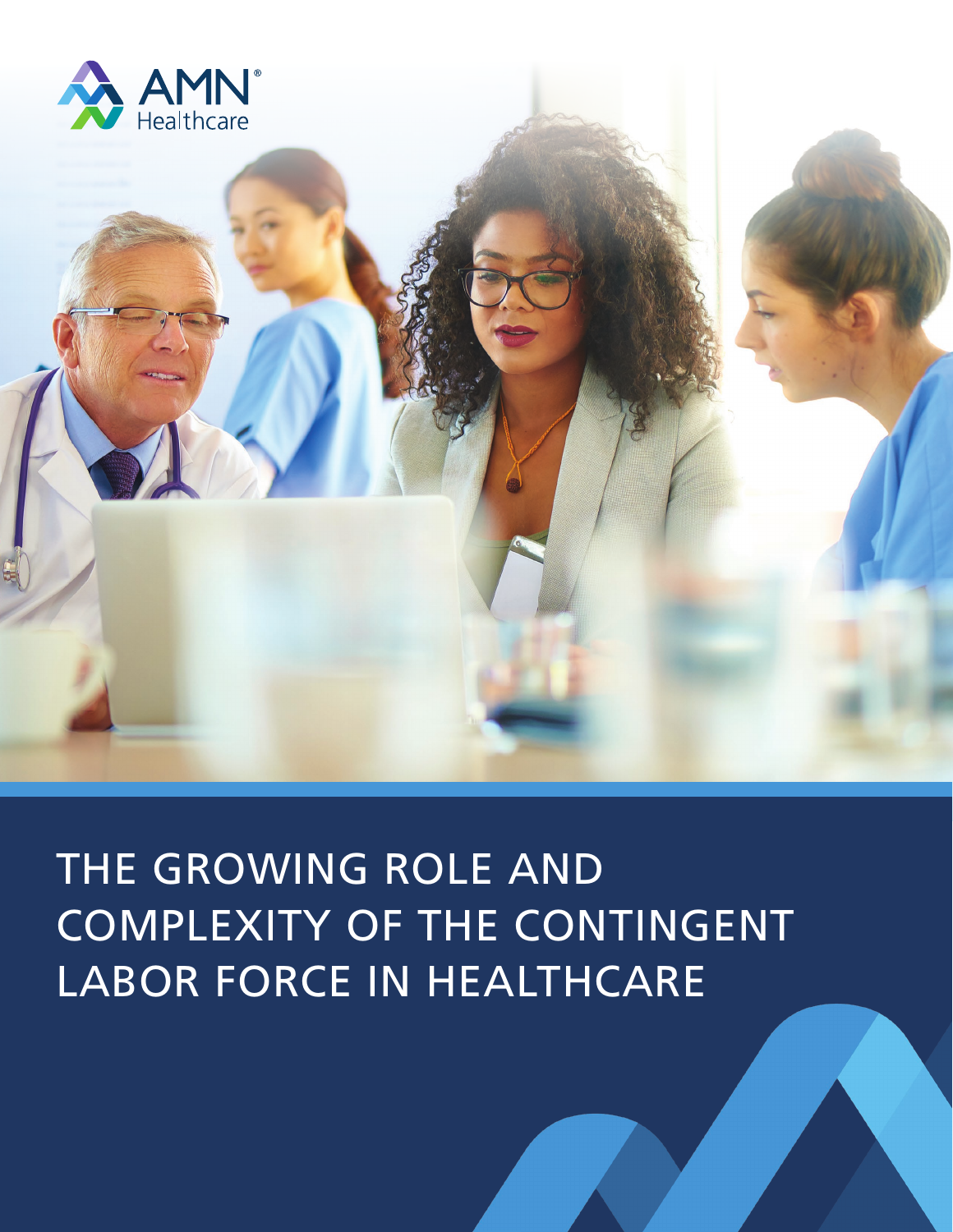

# THE GROWING ROLE AND COMPLEXITY OF THE CONTINGENT LABOR FORCE IN HEALTHCARE

## **INTRODUCTION**

The composition of today's healthcare workforce, like the healthcare system itself, is evolving – growing both in size and complexity.

In year recent years, healthcare has become a jobs creating dynamo, surpassing retail in 2016 as the number one employment sector. According to the U.S. Bureau of Labor Statistics, more than 16 million people now are employed in healthcare, accounting for 11 percent of all jobs.

Contingent workers represent a significant part of the healthcare workforce. The American Staffing Association reported in 2018 that there were 16 million temporary and contract employees in the U.S. Of these, ten percent, or about 1.6 million, work in healthcare.

# **BEYOND NURSES AND PHYSICIANS**

As may be expected, the most visible temporary workers in healthcare are those providing direct patient care, including physicians, nurses and allied professionals. When healthcare professionals refer to "contingent workers" they often are alluding to nurses. Most hospital nursing staffs today are comprised of a diverse mix of full-time equivalents (FTEs), including permanent nurses, traveling nurses, per diem nurses, hourly and contract staffers.

Added to these are the thousands of allied healthcare professionals such as therapists, technologists, and others working on a temporary or contingent basis, as well as contingent physicians, known as "locum tenens."

Though contingent nurses, allied professionals and physicians are common throughout hospitals and other settings, relatively few contingent workers in healthcare are filling clinical roles. There are approximately 3.8 million registered nurses in the U.S., according to the American Association of Colleges of Nurses, with approximately 85 percent providing patient care. The great majority of these are in permanent positions, as there are only approximately 25,000 open positions for travel nurses at any one time.

Similarly, the great majority of physicians are in permanent positions. According to Staff Care's *2020 Survey of Temporary Physician Staffing Trends*, approximately 48,000 physicians, or six percent of the total, worked on a locum tenens basis in 2019. This includes those who may have worked only one locum tenens assignment lasting two or three days. (Note: Staff Care is a company of AMN Healthcare).

Contingent nurses, physicians, and allied professionals are usually sourced and placed by staffing companies. Combined, all of these clinical professionals fall far short of the 1.6 million contingent healthcare workers.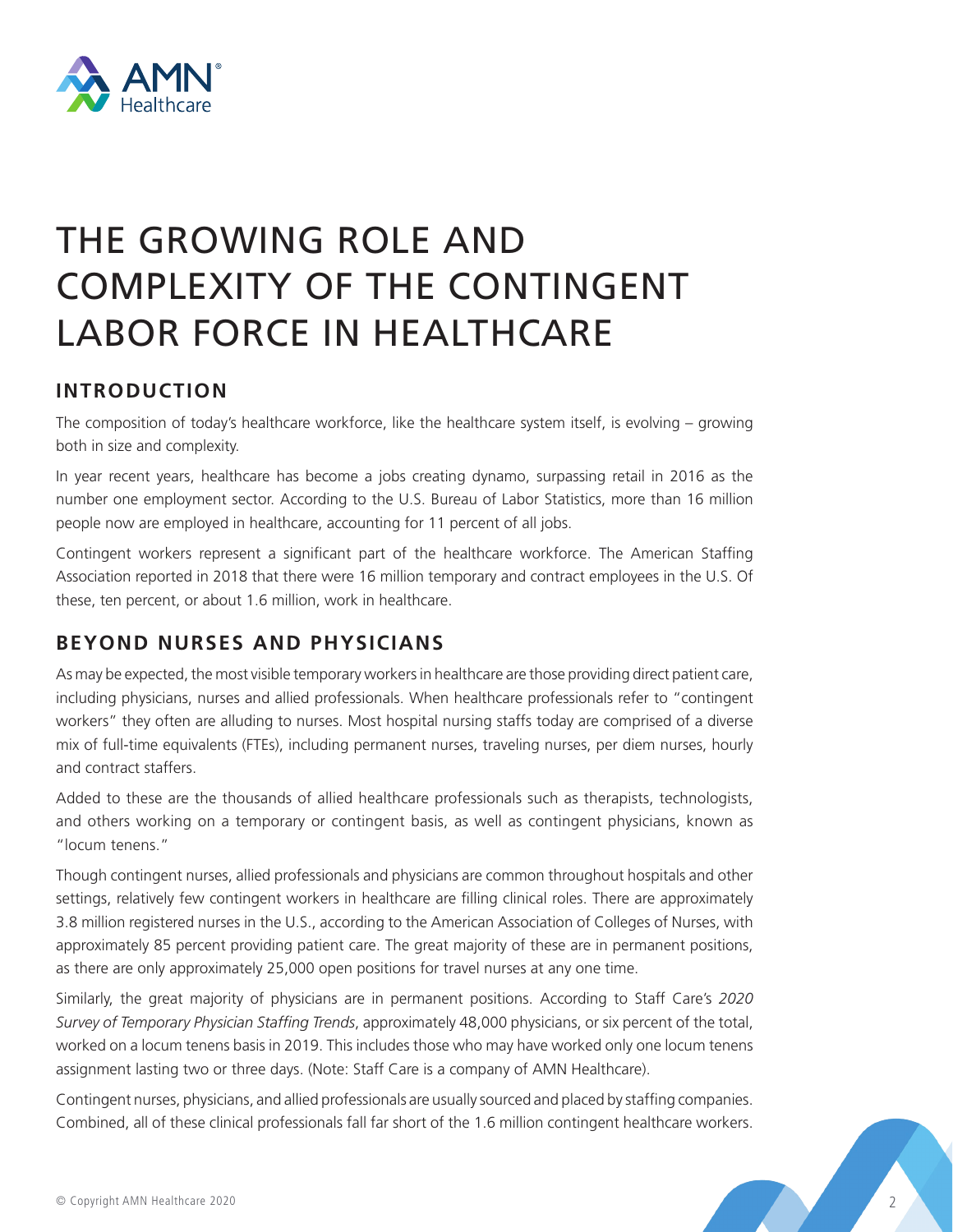Contingent labor in healthcare therefore embraces a wide range of other roles occupied by hundreds of thousands of non-clinical personnel. Sourcing, engaging, and managing this vast labor pool in a complex environment requires a continually increasing level of management focus and operational resources, topics that are addressed in this white paper.

#### **WHAT IS CONTINGENT LABOR?**

In today's workforce, the definition of contingent labor has become more elastic and now applies to a very broad set of work relationships. The term no longer is confined to workers placed by temporary staffing agencies. Generally, it applies to virtually any relationship between a worker and employer that has an expected and usually defined end in the short-term.

Contingent workers may include freelancers, independent contractors, on-call workers, consultants, translators, trainees, students, volunteers or other non-permanent personnel hired on a per-project or time-limited basis. They may work either



remotely or on-site. Often, they are hired to complete specific tasks or work for a defined period of time under a statement of work (SOW) provision. Once the project or assignment is over, they leave, with no responsibility on the employer's part to provide continued, permanent work.

Contingent workers could include a single administrative assistant needed to cover for an employee on maternity leave or dozens of seasonal workers needed when utilization increases.

Contingent workers generally are not salaried and typically do not receive benefits. Often, they are selfemployed and are responsible for their own taxes, and employers are not responsible for deducting federal or state taxes from their checks. In some cases, a third-party staffing agency will hire the worker as an employee or W-2 independent contractor and then place the worker onsite at one of its client's locations.

Virtually any position today can be assigned to contingent labor, from computer consultants, to attorneys, accountants, executive assistants and manual laborers. For workers, contingent positions may be a stop gap until they find a permanent job, a way to transition from a temporary to a permanent job, or a work style they choose for the long-term.

#### **BENEFITS OF CONTINGENT LABOR**

Contingent workers offer several benefits for the businesses, hospitals, medical groups and other organizations that use them. Some of these are financial. Businesses do not have to collect and pay taxes from the workers' checks, nor do they have to provide health benefits, sick leave, or vacation days. They also save on the costs associated with recruiting, hiring and onboarding permanent personnel, as well as the costs associated with payroll and human resources.

An additional key resource is flexibility, an important benefit for hospitals and medical groups in particular, allowing them to "right size" as needed, staffing up during high usage periods and adjusting as utilization fluctuates. Health care organizations are no longer confined to a employment model based on a set number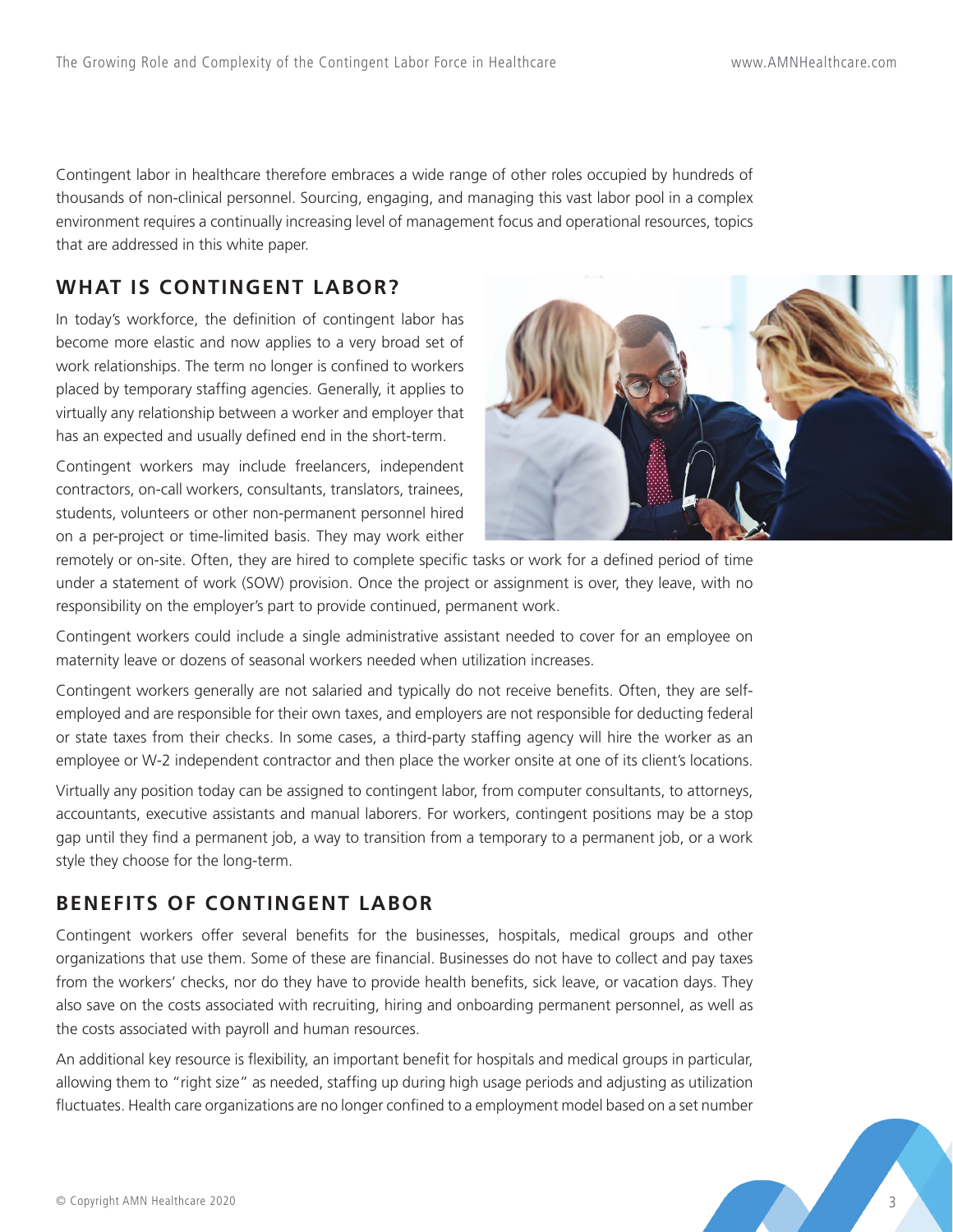of FTEs that must be maintained regardless of how many workers may actually be required at a given time. This, in turn, reduces the periodic need to lay off permanent workers, which can be demoralizing for the entire staff.

Contingent workers also allow healthcare facilities to tap into specific expertise they do not have internally but may only need for a limited time. For example, hospitals or physician groups may use contingent IT professionals to implement the latest electronic health record (EHR) systems. They also may use contingent clinical professionals, such as nurses or physicians, to maintain patient care while the permanent staff trains on how to use new EHR.

An example of non-clinical contingent workers at hospitals or other healthcare facilities is workers provided by a janitorial service who clean the facility at night.

The use of contingent labor can also focus management on planning ahead and adhering to deadlines, as workers are only onsite temporarily and projects must be completed before they leave.

# **LEGAL IMPLICATIONS**

All businesses that employ workers, whether permanent or contingent, face labor-related challenges and risks.

One of these risks is legal. If a business designates a worker as being independent or contingent, when he or she should be classified as an employee, the business can be subject to fines and penalties, in addition to paying the taxes accruing to the employee. Sometimes the difference between a contingent worker and a traditional worker is not clear, and this confusion can result in employers violating the law without deliberately intending to do so.

For example, it can be unclear whether an intern is considered a contingent worker. Because intern contracts end at a predetermined time, they typically are considered part of the contingent workforce. However, depending on the terms of the hiring agreement, some interns may cross the line from contract worker to employee.

All necessary steps should therefore be taken to ensure hiring compliance. This includes using contracts that provide a clear, accurate job description, outline a pay rate, note the job is project or time-specific and is exempt from the various tax requirements pertaining to permanent employees. There should not be any blurred lines between temporary workers and permanent workers.

The Fair Labor Standards Act outlines laws defining who is an employee and who is not. The Act stipulates that temporary contractors must work independently. If the hospital or other worksite controls the worker's schedule, how they accomplish their work, or where they work, they may be considered employees. The Act also allows independent contractors to choose

how many people or businesses they work for. They can enter into contracts with other employers or work with multiple staffing firms, even if they compete against each other.

Another legal risk arises over malpractice liability, particularly when locum tenens physicians are used. This risk can be mitigated by selecting a locum tenens staffing company that covers physicians with a highly rated malpractice policy.

If any legal questions arise regarding the use of contingent workers it is prudent to consult with an attorney familiar with employment law.

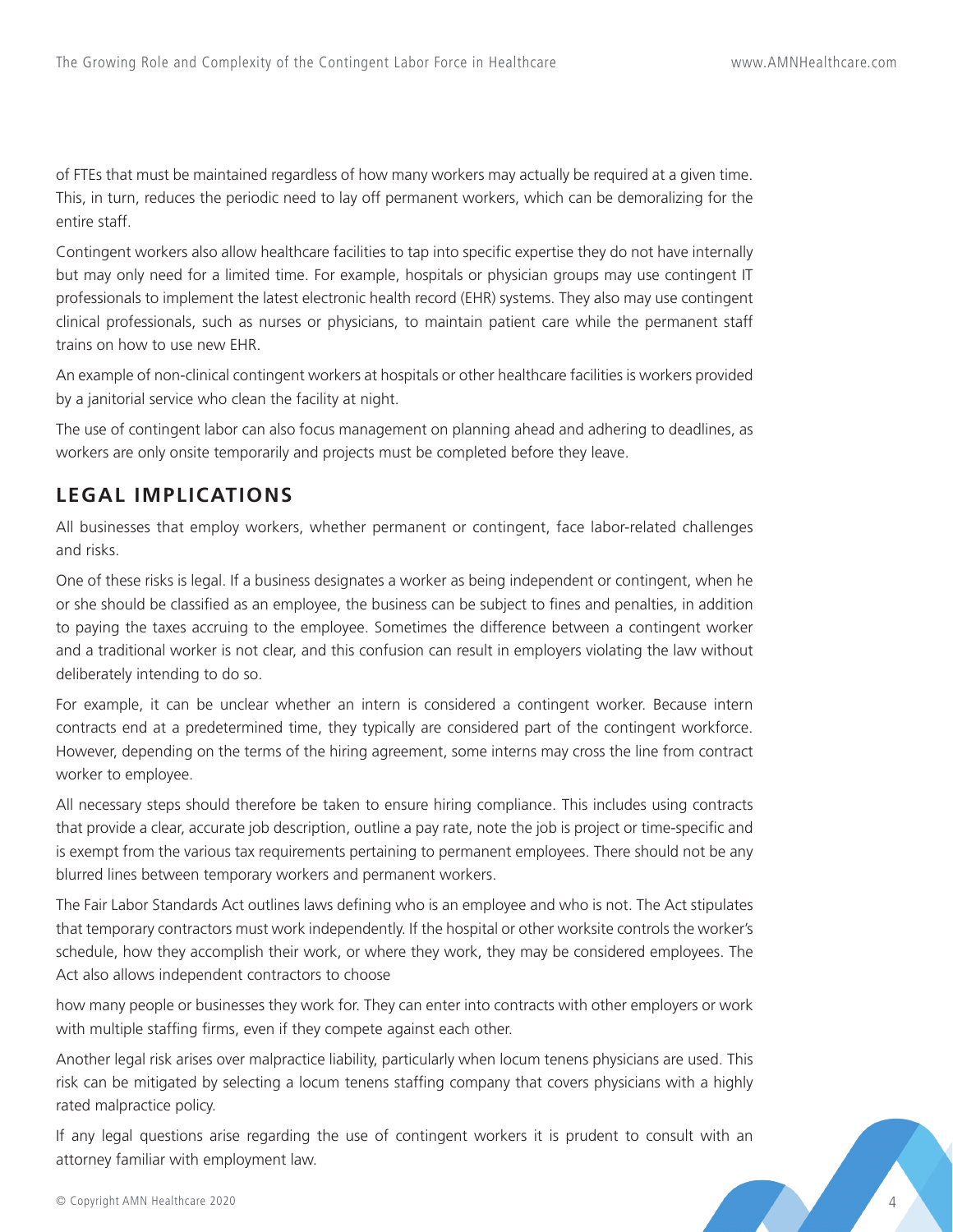#### **CREDENTIALING AND COMPLIANCE**

There also is a risk that contingent workers may not be qualified or certified to perform required tasks. Whether using third party staffing firms or hiring contingent labor directly, it is important to maintain a thorough and effective screening, credentialing and compliance process.

In the case of healthcare professionals such as physicians, neither the staffing agency nor its client can dictate the clinical decisions and methods of the professional. If the professional believes the necessary standards of care are not being maintained, they are free to say so and to discontinue the assignment or project as they see fit.

In addition, it may take contingent workers some time to understand and adjust to the processes, methods, technology and culture of their worksites. However, health professionals such as nurses and physicians who have temporary work experience, generally can adapt quickly, as they understand what is required to treat patients regardless of setting.

#### **MANAGEMENT PRACTICES**

Like permanent workers, contingent workers must be managed for compliance, performance and other factors. Management considerations for contingent workers include:

**Follow guidelines to ensure long-term support.** As long as the contingent worker is not full-time, has the ability to contract with other employers, controls their work schedule and follows related criteria, they can continue to provide services to the a given hospital or other worksite indefinitely.

**Use staffing firms appropriately.** When appropriate, delegate all recruiting, screening and selecting of contingent



labor to the staffing firm and do not become directly involved in the hiring process. Using staffing firms can increase efficiency and maintain a distinction between permanent and temporary labor.

**Treat them with the same respect and consideration as permanent employees.** Do not delegate them demeaning tasks. Refer to them by their proper names, rather than "the temp."

**Be cautious about discipline.** If there are concerns about the worker's performance or conduct, convey these to the staffing agency, if relevant, rather than imposing discipline. Do not place them on a schedule of performance correction or improvement. This may demonstrate excessive control of the worker and imply that they are employees.

**Do not offer benefits.** Once contingent workers are offered benefits, they can claim employee status. The employer must then pay the employer portion of FICA and withhold taxes, and may face fines for misclassifying the worker.

**Do not invite them to company-only parties or events.** Contingent workers can attend some business or social events, but should not be invited to those specifically held for employees. Company Christmas parties often fit this category. If contingent workers are treated like permanent workers and are able to attend company events designated for employees they may claim to be employees.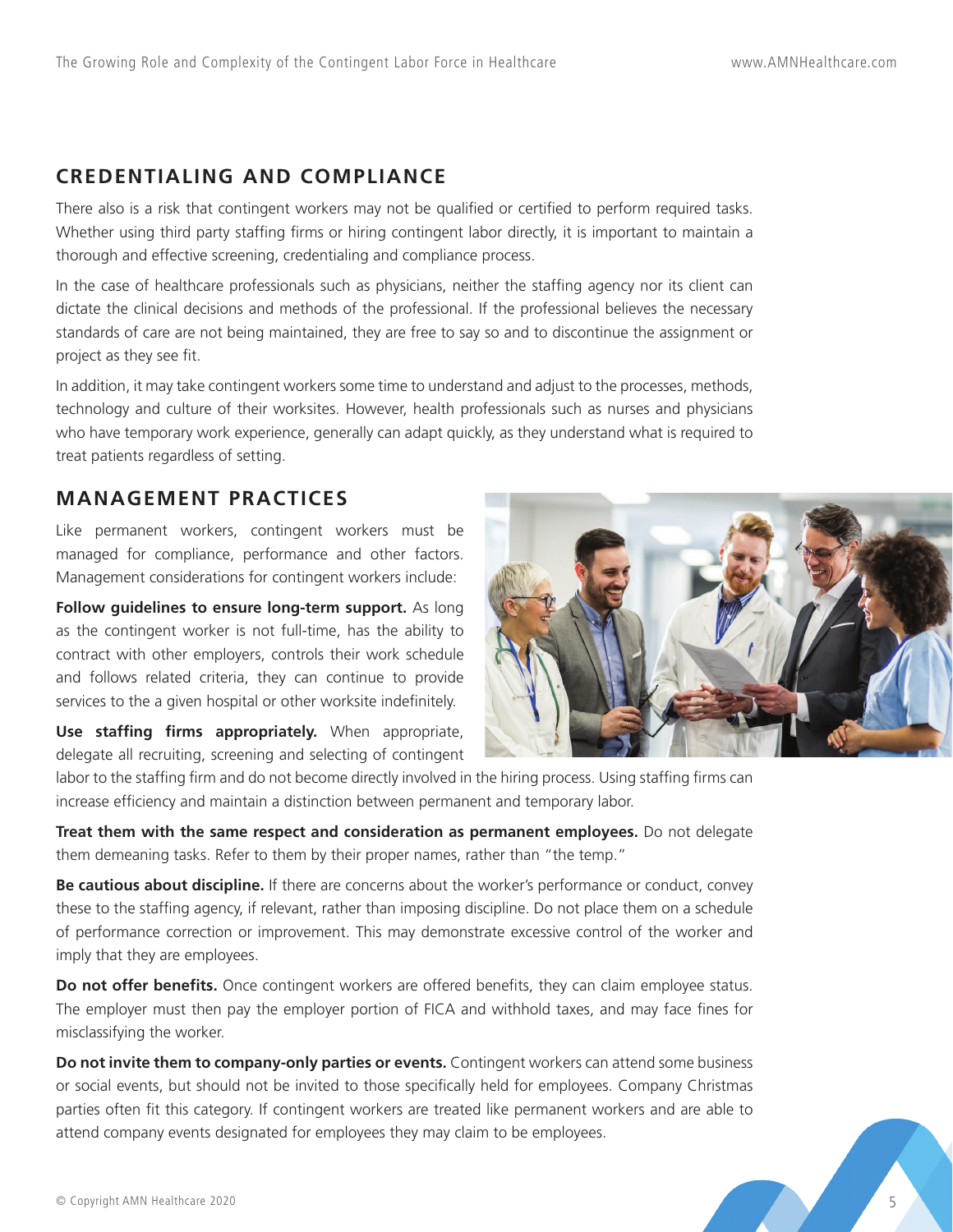#### **CONTINGENT LABOR MANAGEMENT SYSTEMS**

Because contingent workers do not receive the same pay or benefits of other employees, they typically are not on the payroll and separate processes are needed to ensure they are paid on time and at the correct rates. This can create challenges which can be greatly exacerbated the more contingent workers are added, particularly when they are paid different rates and assigned to different schedules.

For this reason, many hospitals and other organizations use vendor management systems (VMS) to track compliance, scheduling, pay and other details associated with contingent labor. These automated software systems, many of which are cloud-based, may include labor forecasting features that allow hospitals to be more flexible in how they staff. They also can track costs versus deliverables to create budgets, ensure efficiencies and generate savings.

#### **THE ROLE OF MANAGED SERVICE PROVIDERS**

Given the increasing size and complexity on the contingent workforce, a growing number of hospitals and health systems are partnering with managed service providers (MSPs). MSPs provide a single source of contingent labor management, centralizing scheduling, payroll, and compliance, as well as providing strategic workforce forecasting and predictive analytics. They also serve as a single source of contingent worker procurement and hiring, often managing multiple staffing vendors that work through the MSP to fill open positions. Clients benefit from the resources of as many as 100 or more staffing firms, but through the MSP have only one source of contact and billing. This approach rewards those staffing companies that perform the most efficiently, while significantly reducing the communication and invoice requirements of dealing with multiple staffing companies individually.

#### **MITIGATING RISKS**

MSPs play a role in risk mitigation by ensuring all contingent workers are appropriately credentialed and screened, thereby protecting patient safety. Through vendor management technology, the MSP can monitor vendors to determine if they are following compliance procedures, a complex task difficult for a hospital or health system to complete on its own if they work with many staffing vendors. MSPs may further mitigate risk by ensuring that all contingent workers are properly classified.

Overall, an effective hospital/MSP partnership should accomplish the following:

- Provide comprehensive visibility into the hospital's workforce
- Ensure consistency and efficiency through standardization
- Enhance compliance and reduce risk
- Improve candidate and supplier quality
- Reduce labor costs and drive higher productivity
- Develop a customize sourcing approach for the facility

#### **AN EMERGING, UNIFIED CONTINGENT LABOR MANAGEMENT MODEL**

On any given day a wide variety of contingent workers may be present on a hospital campus. They could include clinical professionals such as physicians and nurses, but also a wide range of others, such as IT consultants, trainees, students, volunteers and even translators.